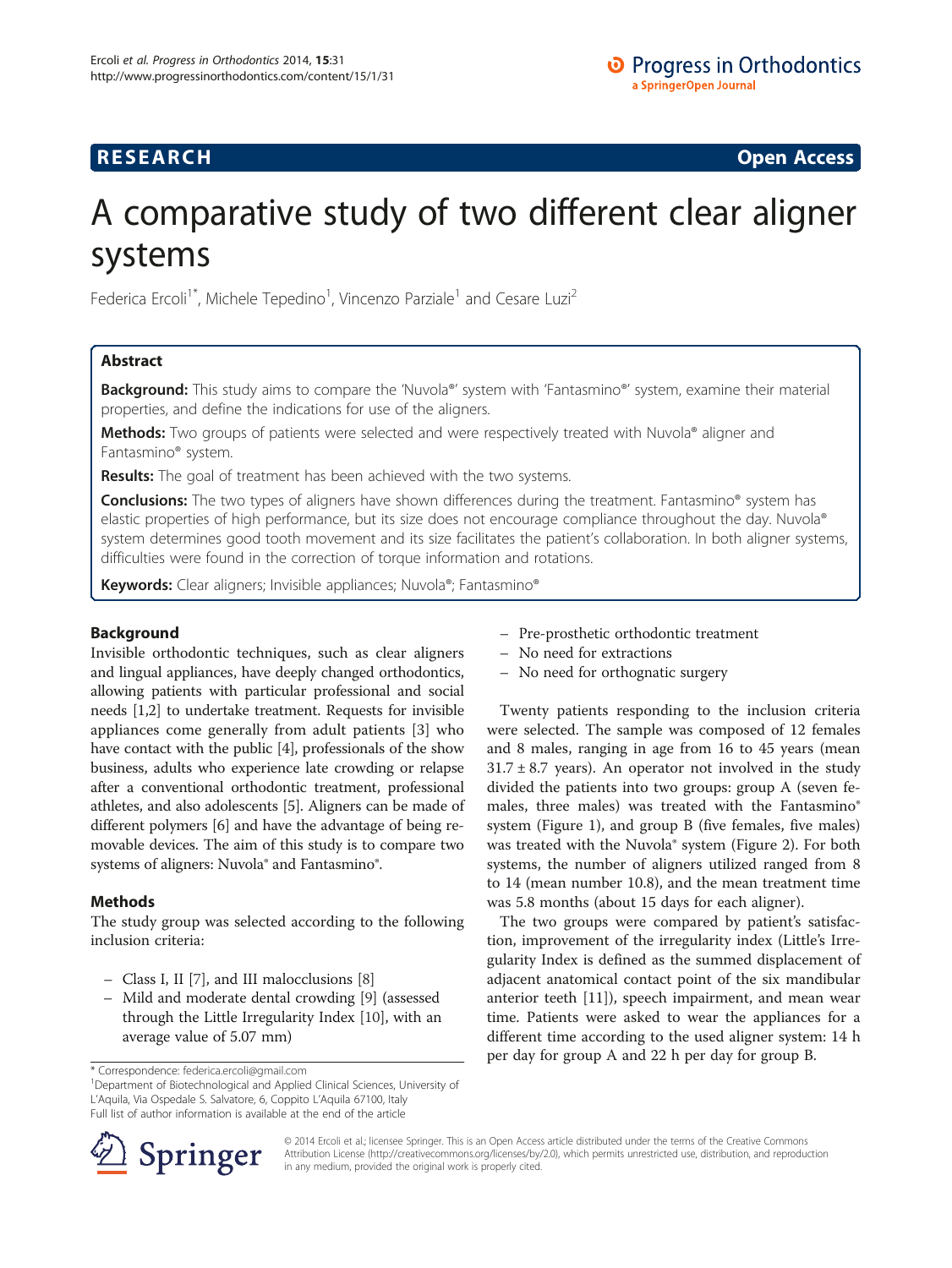<span id="page-1-0"></span>

## Results

The two systems showed no difference in patient's satisfaction, improvement of the irregularity index, speech impairment, and mean wear time. One of the male patients assigned to group B was excluded from the study due to

poor compliance. Patients from both groups referred a high level of satisfaction at the end of treatment. Dental alignment and arch coordination at the end of treatment were comparable to the predicted result during the planning phase with both system softwares (Figures [3](#page-2-0) and [4\)](#page-2-0).

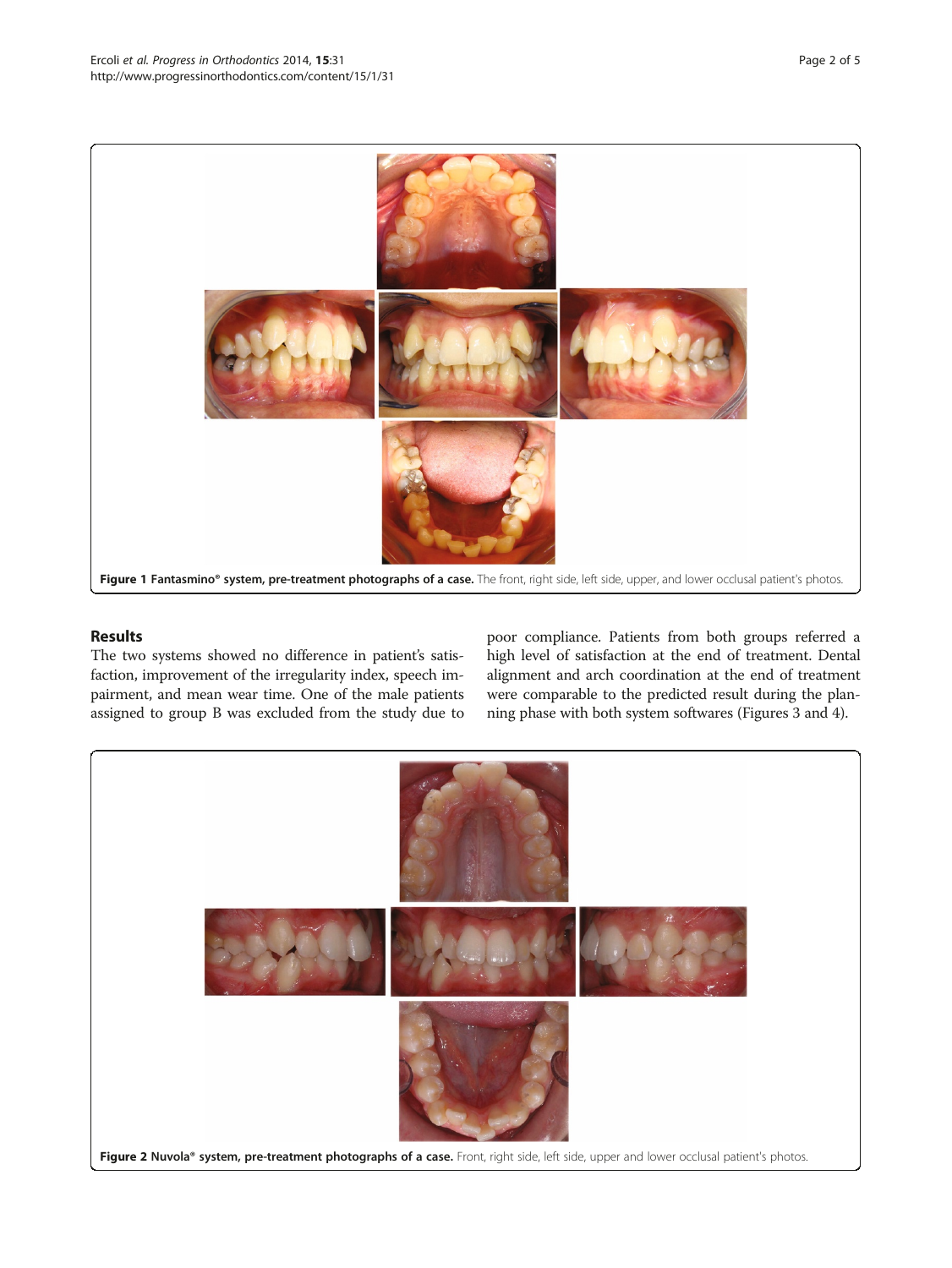<span id="page-2-0"></span>

At the beginning of treatment, the average index value was 5.08 mm for group A and 4.97 mm for group B. Following alignment, both systems have shown a reduction of the average index value of 0.69 mm for group A and 0.64 mm for group B (Tables [1](#page-3-0) and [2\)](#page-3-0).

Group A patients showed difficulties pronouncing certain phonemes (t\d\s\z\ts\dz\l\r), which decreased during treatment. Group B did not show this kind of impairment. All patients selected showed good compliance. Patients of group A expressed appreciation for

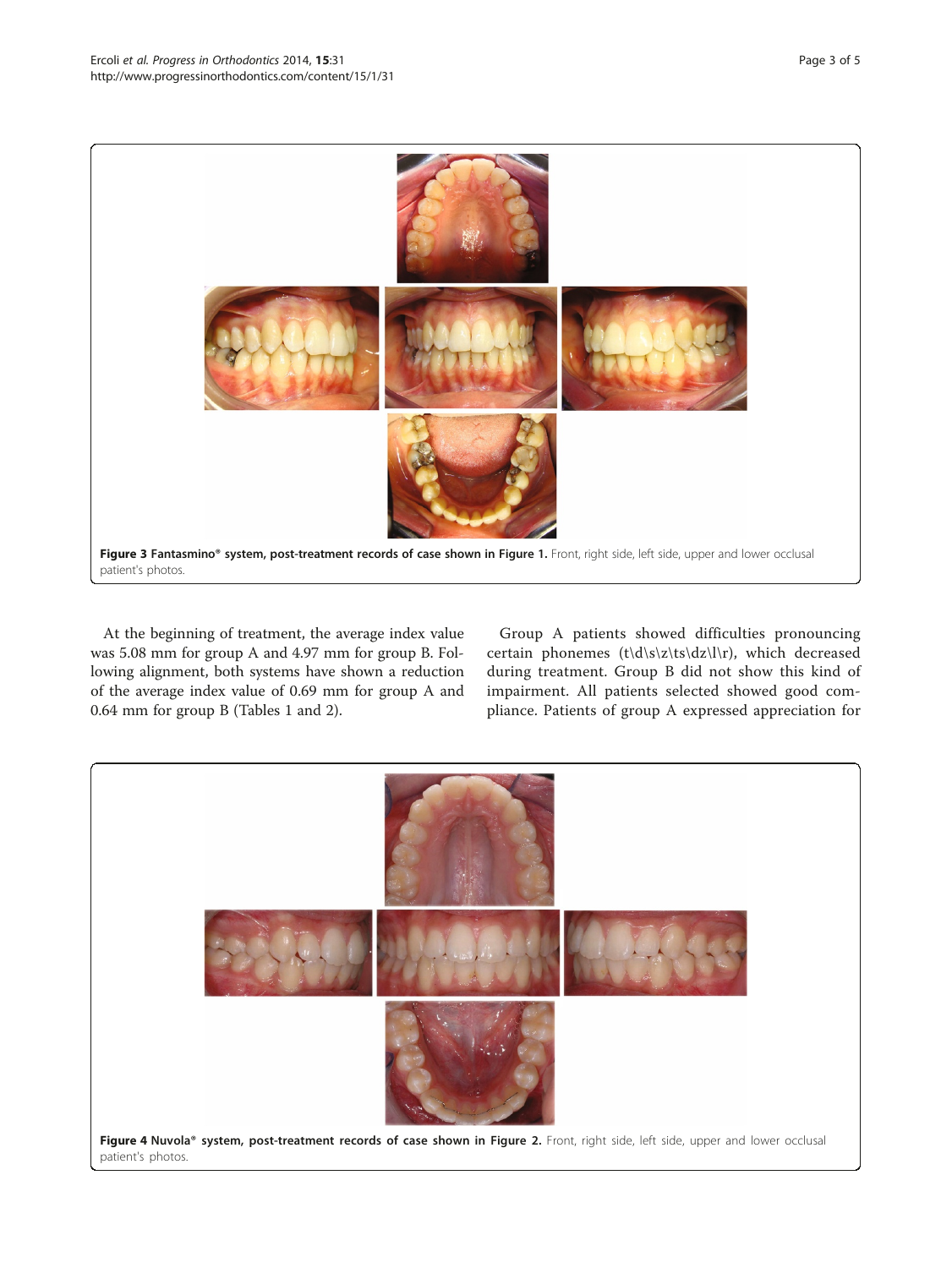<span id="page-3-0"></span>Table 1 Little's irregularity index values pre- and post-treatment for patients treated with Fantasmino® system (group A)

| <b>Patients using</b><br>Fantasmino® | <b>Pre-treatment</b><br>values(mm) | Post-treatment<br>values(mm) |
|--------------------------------------|------------------------------------|------------------------------|
| 1                                    | 3.65                               | 0.30                         |
| $\overline{2}$                       | 5.60                               | 0.90                         |
| 3                                    | 4.00                               | 0.50                         |
| $\overline{4}$                       | 5.91                               | 0.90                         |
| 5                                    | 3.20                               | 0.30                         |
| 6                                    | 5.73                               | 0.80                         |
| 7                                    | 6.51                               | 1.00                         |
| 8                                    | 3.40                               | 0.40                         |
| 9                                    | 6.00                               | 0.80                         |
| 10                                   | 6.86                               | 1.00                         |
| Mean values                          | $5.08 \pm 1.37$                    | $0.69 \pm 0.28$              |

the reduced wear time and the possibility to choose when to wear the aligners.

### **Discussion**

The two systems use aligners made of different polymers [[12](#page-4-0)-[14\]](#page-4-0). Fantasmino<sup>®</sup> aligners are made of poly-vinyl chloride (PVC), a material with elastic characteristics following a plastic deformation when exposed to moderate loads. This characteristic allows reducing the optimal wear time to 14 h per day: the deformations subdued by the aligner when worn generate a force that is transferred to the teeth. The thickness of the PVC aligners varies with the desired type of tooth movement but never exceeds 1 mm.

Nuvola® aligners are made of polyethylene terephthalate glycol (PETG), a light, resistant, and very clear material. It is resistant to time and wear, and its elasticity allows for a gradual tooth movement. PETG aligners

Table 2 Little's irregularity index values pre- and post-treatment for patients treated with Nuvola® system  $(nr<sub>0</sub>)$ 

| $(y \cup \cup \cup \cup$              |                                    |                              |
|---------------------------------------|------------------------------------|------------------------------|
| Patients using<br>Nuvola <sup>®</sup> | <b>Pre-treatment</b><br>values(mm) | Post-treatment<br>values(mm) |
| 1                                     | 3.20                               | 0.30                         |
| $\mathfrak{D}$                        | 5.64                               | 0.50                         |
| 3                                     | 6.30                               | 0.90                         |
| $\overline{4}$                        | 3.70                               | 0.40                         |
| 5                                     | 3.50                               | 0.40                         |
| 6                                     | 6.40                               | 0.90                         |
| 7                                     | 6.70                               | 1.00                         |
| 8                                     | 5.20                               | 0.80                         |
| 9                                     | 4.10                               | 0.50                         |
| Mean values                           | $4.97 \pm 1.37$                    | $0.63 \pm 0.26$              |

have a thickness that changes throughout the different treatment phases: 0.75 mm at the beginning of treatment, 0.85 mm during the intermediate phase, and 1 mm at the end of treatment. This system requires an optimal wear time of 22 h.

Both systems can take advantage of auxiliaries to facilitate dental movement, such as composite attachments [[15\]](#page-4-0) bonded to the buccal or lingual tooth surfaces. Attachments can have different shapes and sizes, depending of the kind of tooth movement required. It is possible to use an etching jig, with holes corresponding to the desired position of the attachments, in order to avoid undesired demineralization of an excessive portion of tooth enamel. The Fantasmino® system allows the use springs in Beta Titanium or Australian wire (AJ Wilcock, Whittlesea, Victoria, Australia), to enhance rotation and tipping or uprighting of teeth, hooks or vestibular archwires.

The construction phases of both aligner systems are the following:

- Scanning of plaster casts
- Conversion of the scans into Stereo Lithography Interface Format or Standard Triangulation Language (STL)
- Virtual set-up of orthodontic tooth movements
- Printing of the set-up models through rapid prototyping
- Thermoforming of the aligners (PVC or PETG)

Laser scanners (structured light scanners) are used by both systems to acquire images of the plaster casts. Nuvola® system uses a dedicated software, NUVOLA CAD 3D (a CAD plug-in from Rhinoceros, Robert McNeel & Associates, Rome, Italy), while Fantasmino® system uses a software CAD created by Ortolab Pompei (Pompei Napoli, Italy). The images acquired need to be converted into STL format, a file format used in CAD stereolithography. The STL format represents a solid (in this case the patient's plaster casts) through a mesh of triangles in a 3D environment. This conversion is necessary to rapid prototyping [\[16](#page-4-0)], which is an additional technique where a resinous material is apposed layer by layer. Starting from the images of the patient's dental casts, processed as explained above, the desired orthodontic movements are planned and divided into subsequent phases. For each phase, a model of the virtual set-up is printed through rapid prototyping. These models are used to create a series of dental aligners, thanks to a thermoforming process.

## Conclusions

Although all clear aligner systems have shown to have evident biomechanical limits [[17,18\]](#page-4-0), barely producing bodily movement and expressing torque, both clear